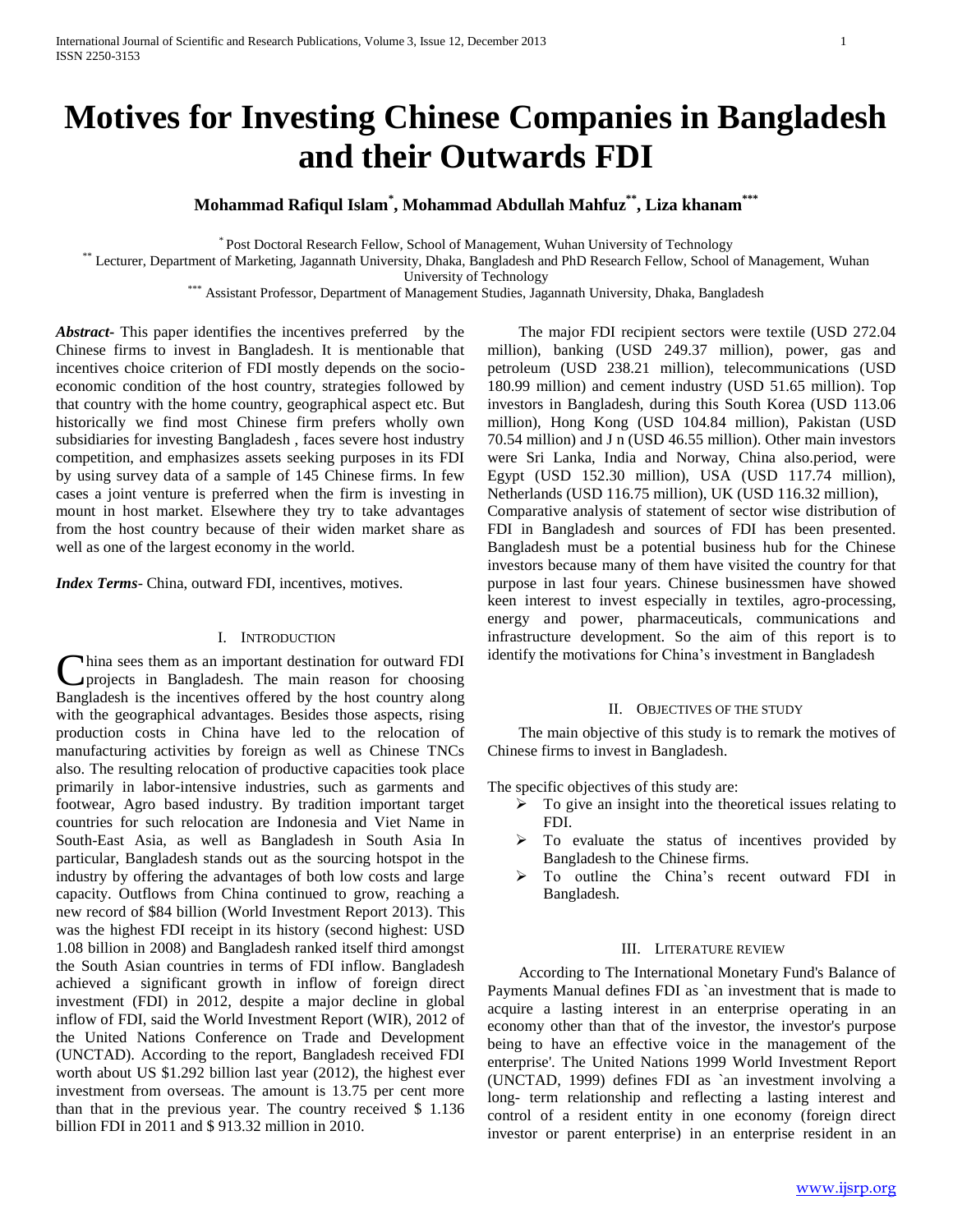economy other than that of the foreign direct investor (FDI enterprise, affiliate enterprise or foreign affiliate)'.

 We distinguish between horizontal and vertical FDI. Horizontal FDI occurs when the MNE enters a foreign country to produce the same product(s) produced at home (or offer the same service that it sells at home). It represents, therefore, a geographical diversification of the MNE's domestic product line. Vertical FDI occurs when the MNE enters a foreign country to produce intermediate goods that are intended for use as inputs in its home country (or in other subsidiaries') production process (this is called "backward vertical FDI"), to market its homemade products overseas, or to produce final outputs in a host country using its home-supplied intermediate goods or materials (this is called "forward vertical FDI").

 A business strategy where a domestic firm expands its operations to a foreign country either via a Green field investment, merger/acquisition and/or expansion of an existing foreign facility. Employing outward direct investment is a natural progression for firms as better business opportunities will be available in foreign countries when domestic markets become too saturated.

 China's outward foreign direct investment (OFDI) is still small relative to its massive inward FDI, China's overseas companies have been gaining momentum in moving international capital, investing across a broad spectrum of sectors ranging from natural resources to manufacturing to telecommunications and many others. Since China was a developing economy which was generally short of capital and foreign exchange, its outward FDI requires some explanations.

 Cai (1999) identified four motives for Chinese FDI: (a) market; (b) natural resources; (c) technology and managerial skills; and (d) financial capital. These motives were later augmented by other researchers. For instance, Deng (2004) identified two additional motives: (e) strategic assets (e.g., brands, marketing networks), and (f) diversification. Clearly, because China was itself a low-cost production base, cost minimization was not a major motivation of Chinese FDI overseas. For instance, Deng (2004) identified two additional motives: (e) strategic assets (e.g., brands, marketing networks), and (f) diversification. Clearly, because China was itself a lowcost production base, cost minimization was not a major motivation of Chinese FDI overseas. Alternative routes taken by China and its national firms to acquire the above assets and resources have received attention in fields of international business and politics. For example, Child and Rodrigues (2005), on the basis of case studies, examine the pros and cons of three alternative routes taken by Chinese firms in seeking technological and brand assets: (a) Original Equipment Manufacturing (OEM) and joint ventures; (b) mergers and acquisitions; (c) organic international expansion. As a world factory, China will become increasingly more dependent on the global supply of raw materials and energy. Thus, China's FDI in natural resources seems to have captured the world's imagination, given many reports of billion dollar deals in 2006 and 2007 involving oil producing African countries (e.g., Taylor), central Asian countries (e.g., International Herald Tribune, October 27, 2006), and elsewhere.4 As a reflection of Chinese effort to secure the supply of raw materials and energy for its national economy, there is a literature on "resource diplomacy," which was according to Zweig (2006) defined as "diplomatic activity designed to enhance a nation's access to resources and its energy security." While the first and foremost resource for China is oil, the country is also in great demand for other minerals such as copper, bauxite, uranium, aluminum, manganese, and iron ore, etc. (see, e.g., Taylor (2007)). As pointed out by Taylor, "the strategy chosen is basically to acquire foreign energy resources via long-term contracts as well as purchasing overseas assets in the energy industry." These strategic choices also apply to other key natural resources.

 The manner in which a firm chooses to enter a foreign market through FDI is referred to as entry mode. Entry mode examples include international franchising, branches, contractual alliances, equity joint ventures, and wholly foreign owned subsidiaries. While Damon's restaurants, for example, used franchising to enter the Panama market, Lucent Technologies (now merged with the French firm Alcatel) preferred a contractual alliance (i.e., coproduction) to minimize investment risks when it entered this market. While U.S.-based General Electric and French company Snecma formed a joint venture to produce civilian jet engines, German-based DaimlerChrysler chose to establish a wholly owned subsidiary in Alabama to manufacture sport-utility vehicles.

#### IV. METHODOLOGY OF THE STUDY

 The study is descriptive in nature. In order to identify the motives for investing Chinese firms review the trends of FDI in Bangladesh, sector-wise trend of FDI inflows in Bangladesh by china, data required for the study are taken from different secondary sources i.e. World Investment Bank Report (WIR), Yearly Publications of UNCTAD, UNO, ESCAP, SANEI and Key Development Indicators and Yearly Publications of the Asian Development Bank (ADB). Relevant data are also collected from Annual Reports of Bangladesh Bank, Bangladesh Economic Review, and Published documents from Board of Investment (BOI), The Financial Express, The Daily Star, etc. newspapers, Intern Books are studied. The analysis of the report is supported by some theoretical arguments that enhance the overall findings and guide towards a reasonable recommendation.

#### V. DISCUSSION ON THE MOTIVES FOR INVESTING CHINA IN BANGLADESH

 China is one of the largest economic countries in the world. In order to retain their regime they try to enhance their FDI all over the world and geographically Bangladesh is important area to do business here to capture the market share over the India. A number of motives encourage Chinese firms to invest in Bangladesh, especially in promotional incentives offered by the host country in different sector. Now we clarify the attractive incentives offered by the Bangladesh to augment Chinese FDI.

## **Agro-based Industry:**

 Being an agrarian economy, agriculture has dominated in the economy for years. It has fulfilled the preconditions of access to input and raw materials in setting up successful agro-based industries. Alluvial soil, a year-round frost-free environment,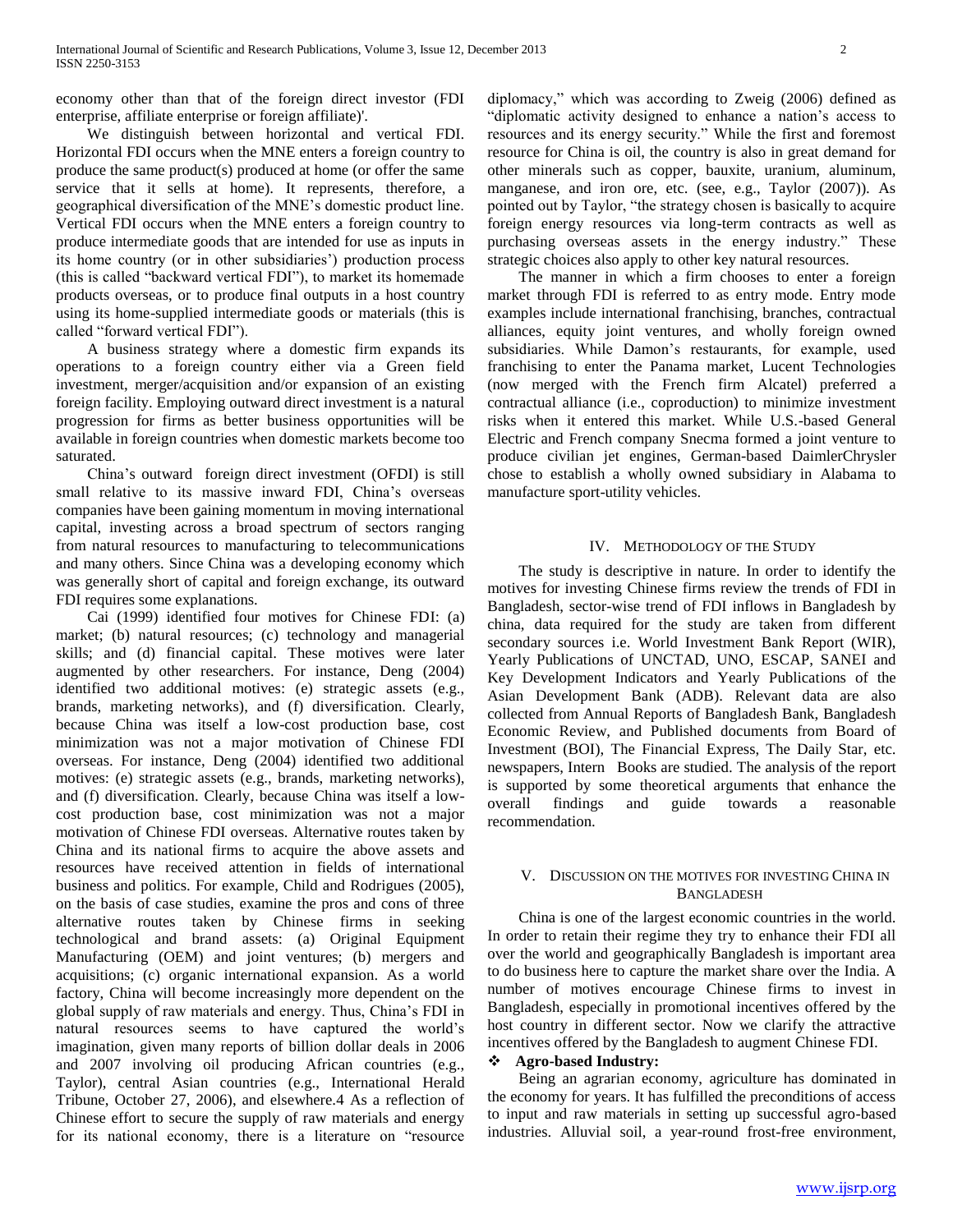adequate water supply and abundance of cheap labor are available in Bangladesh. Increased cultivation of vegetables, spices and tropical fruits now grown in Bangladesh could supply raw materials to local agro processing industries for both domestic and export markets.

 China would contribute USD 486 million, two-thirds of the total construction cost of a fertilizer factory in Sylhet, which will be to the tune of USD659 million. This will be the second biggest investment in a single project by a foreign country after India. The Shahjalal Fertilizer Factory, once completed, will produce about 580,800 tons of urea annually and around 330,000 tons of ammonia. Bangladesh imports 1.6 million tonnes of urea annually. he economy of Bangladesh is primarily dependent on agriculture. About 84% of the total population lives in rural areas and are directly or indirectly engaged in a wide range of agricultural activities. Agriculture contributes about 20.29% (Source: Bangladesh Economic Review - 2011 Bangla Version) to the country's GDP- 23%. About 43.6% (Source: Bangladesh Economic Review - 2011 Bangla Version) of the labor force is employed in agriculture with about 57% being employed in the crop sector.

 The abundance of natural resources available in Bangladesh supports a range of highly profitable investment opportunities in agribusiness. Over 90 varieties of vegetable are grown in Bangladesh, yet in this fertile land there is under utilization of the country's agricultural capacity. This presents many opportunities for investors seeking to export agricultural products, or to meet the rapidly growing local demand. Thriving in this sector are canned juices, fruits, vegetables, dairy and poultry. The country offers: Huge supply of raw materials exist for the agribusiness industry. A tropical climate for all year growing, a lot of fresh water, indeed a land interspersed with numerous rivers, available land with fertile soil. Government and NGOs conduct regular training programs to develop skilled manpower in the industry. Wide range of biodiversity exists for different crops. Agricultural commodities have a comparatively higher value added than nonagricultural commodities.

 Agro-based Industry provides incentives for joint venture and Greenfield investment in Bangladesh government for China: Investments in agribusiness industries in Bangladesh are encouraged with the following support measures:

- > The Equity Entrepreneurship Fund for development of agribusiness industry.
- Special loan facilities available to set up an agribusiness.
- Agribusiness industry enjoys tax holidays.
- $\triangleright$  Any investment in this sector will enjoy similar tax amnesty as available in other sectors.
- > Imposition of supplementary duty on mango, orange, grape, apples, dates and others to utilize the high quality and cheaper local resources.
- $\triangleright$  Cash incentives to the exporter's ranges from 15% to 20% in various sub sectors.

#### **Textile and wearing sector:**

 The Chinese government to build infrastructure in the neighbouring countries for relocating its export-oriented industries so that they can export those basic items to other countries with duty-free privilege. They shifting its industries from producing basic export items to more knowledge-based industries. Besides, the wage of Chinese labour has significantly risen in recent years compelling many Western buyers to procure items from other countries. With China fast losing its textile manufacturing competitiveness, executives are calling for a swift revision of tax rebate regulations before companies flock to other nations like Bangladesh. Textile companies are pressed by a rising renminbi and increased operating costs caused by soaring material prices and labor shortages. They have also been affected by other factors like restrictions to the electricity supply. Bangladesh also has other attractions as its government is slashing taxes to lure investors from abroad. Textile companies are exempt from taxes when shipping their products to member countries of the European Union and other areas Chinese the country is rapidly shifting from textile and apparel industries and focusing on third country source to meet the growing demands of apparels for their consumption. China is the leader of the global textile trade and its yearly export from the sector hit at \$175 billion. The country (China) is shifting from the textile and clothing industry to high-tech and heavy industries because of rapidly growing cost of production resulted from enormous rise in worker's wage."As they are shifting from the textile and apparel manufacturing, they have to procure apparels from third country to meet the growing demands of its large number of population the size of Chinese domestic apparel market stands at \$350 billion out of \$450 billion global market. "Bangladesh is the second largest apparel exporter after China and a mutual cooperation between Bangladesh and China could help grabbing the vast apparel market in China," Historically the Bangladesh RMG industry has depended largely on imported yarns and fabrics and produced only 10% of the export-quality cloth used by the garments industry. The need for establishment of backward-linkage industry has become an immediate concern to the government and the exporters and there are enormous opportunities to set up a composite textiles industry combining textile, yarn and garments.

 Textile and wearing sector provide incentives for joint venture and Greenfield investment in Bangladesh government for china:

 Enormous investment opportunities exist in this sector. In the RMG industry demand for fabric significantly exceeds local supply and so is currently being met by imports. Backward linkage is a significant trading opportunity and is supported by a government backed incentive: 15% cash subsidy of the fabric cost to exporters sourcing fabrics locally.

Additionally the government has created a highly favorable policy framework for investment in these sectors offering investors the following choices.

- $\triangleright$  Establishment of new textile/RMG mill in the private sector.
- $\triangleright$  Joint ventures with the existing textile/RMG mill.
- $\triangleright$  Acquisition of public sector textile mills that are being privatized.
- Indirect investment through financial services and/or leasing.
- $\triangleright$  The most beneficial public policy of introducing back to back LC\* and bonded warehouse facilities provide a tremendous impetus to the export scenario in Bangladesh.
- **Power sector:**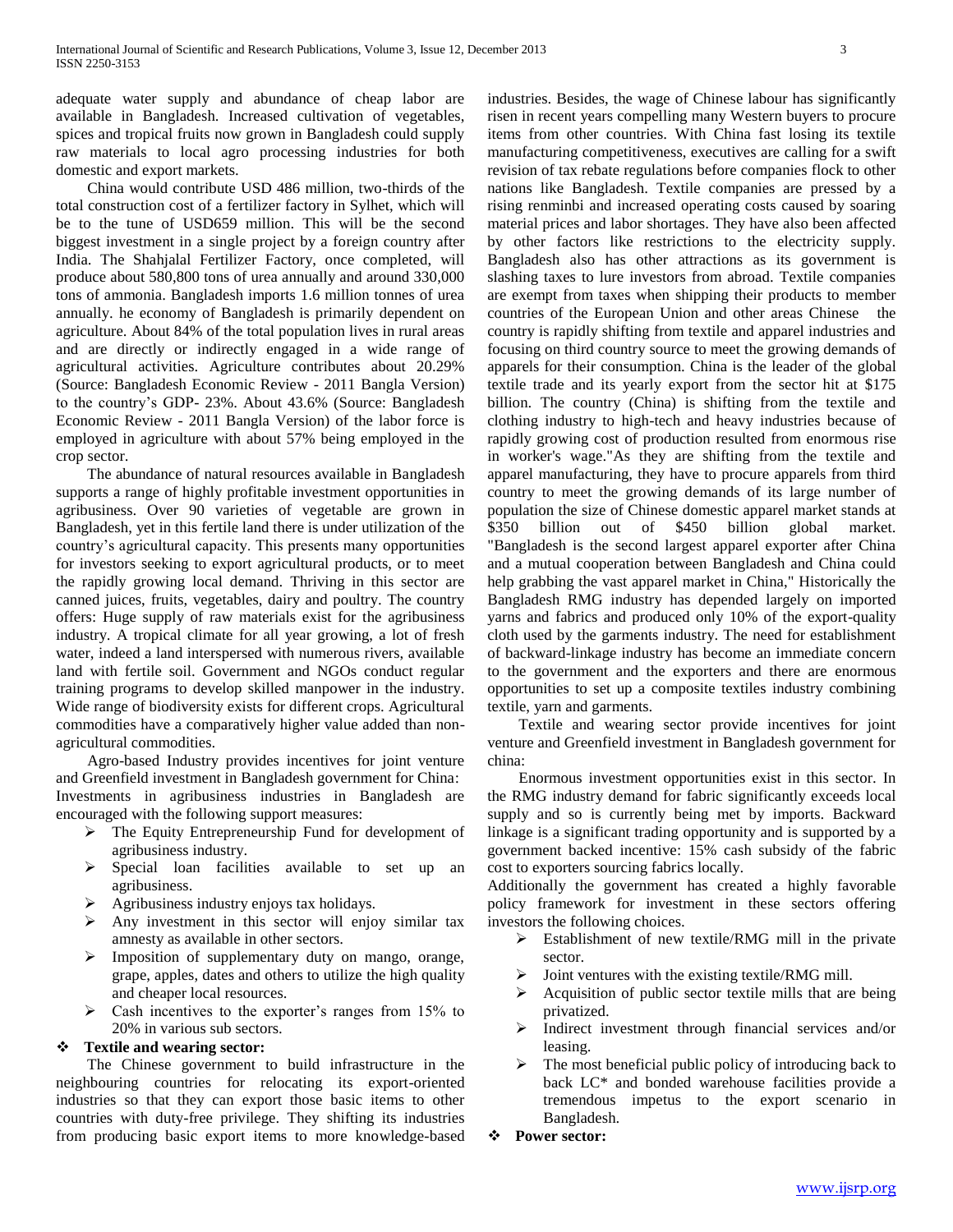Electricity is a key ingredient for the socio-economic development of the country. The government has given top priority to development of the sector considering its importance in the overall development of the country. The government has set the goal of providing electricity to all citizens by 2021. Adequate and reliable supply of electricity is an important prerequisite for attracting both domestic and foreign investment.

 As the power sector is a capital-intensive industry, huge investments are required in order to generate addition to the capacity. Competing demands on the government resources and declining levels of external assistance from multilateral and bilateral donor agencies constrained the potential for public investment in the power sector. Recognizing these trends, the government of Bangladesh amended its industrial policies to enable private investment in the power sector.

 The Power Cell, created under the Power Division of Ministry of Power, Energy and Mineral Resources, received the mandate to lead private power development. The government is strongly committed to attract private investment for installing new power generation capacity on build-own-operate basis.

 Power sector provide incentives for joint venture and Greenfield investment in Bangladesh government for China:

There are number of facilities and incentives would be provided to the foreign investors. Some of them as follows:

- Tax exemption on royalties, technical know-how and technical assistance fees, and facilities for their repatriation.
- Tax exemption on interest on foreign loans.
- $\triangleright$  Tax exemption on capital gains from transfer of shares by the investing company.
- Avoidance of double taxation case of foreign investors on the basis of bilateral agreements.
- Exemption of income tax for upto three years for the expatriate personnel employed under the approved industry.
- $\triangleright$  Remittance of up to 50% of salary of the foreigners employed in Bangladesh and facilities for repatriation of their savings and retirement benefits at the time of their return.
- $\triangleright$  No restrictions on issuance of work permits to project related foreign nationals and employees.
- $\triangleright$  Facilities for repatriation of invested capital, profits and dividends.

## **Engineering sector:**

 The engineering industry in Bangladesh continues to grow each year. This labor-intensive sector produces a diverse range of items, including import substitute machinery spares, plant machineries, small tools, toys, consumer items and paper products for the domestic market. Most of these enterprises are located in and around Dhaka metropolis.

 Skilled, easily trainable and low-cost human resources are the main cost advantage of setting up electronic industry in Bangladesh. Growing domestic demand and international market access are some key attractive issues to the investors. China are encouraging electronic industry to shift from low-end assembly operations with high import content of inputs to upstream higher value-added activities.

**Leather Sector :**

 Foreign direct investment in this sector along with the production of tanning chemicals appears to be highly rewarding due to this presence of basic raw materials for leather goods including shoes, a large pool of low cost, trainable labor, and a tariff concession facility to major importing countries under Generalized System of Preferences (GSP) coverage. Thus Bangladesh is an ideal offshore location for leather and leather products manufacturing with low cost but high quality.

Exports include some ready-made garments, although that aspect is confined mainly to a small export trade in "Italian-make" garments for the US market. Footwear is more important in terms of value addition. This is the fast growing sector for leather products.

## **Service sector :**

 Service sector is one of the fastest growing sectors in most of the countries in recent times. This is why it has importance in the national economics of any countries. The importance of service sector of many economies can firstly be measured by the proportion of the total workforce that is directly engaged in the service industries. ICT and business services in Bangladesh is a vibrant sector supported by an enthusiastic culture and a government committed to providing a pro-business climate for China investors.

 Facilities for foreign investors as well as China investor (As of 01 July, 2012):

 Government of Bangladesh provides lot many incentives for foreign investors. These are, in brief, as follows:

- 1. Protection of foreign investment and its repatriation
- 2. Protection of foreign investment from expropriation by the state is fully ensured. Moreover, full repatriation of capital invested from foreign sources is allowed. Similarly, post-tax profits and dividend accruing to foreign investors are allowed to be transferred in full. Remittance of approved post-tax royalties, technical know-how and technical assistance fees is also allowed in full. Foreigners employed in Bangladesh are entitled to remit 50 per cent of their salary and full repatriation of their savings and retirement benefits
- Fiscal incentives:
	- $\triangleright$  Avoidance of double taxation on the basis of bilateral agreements.
	- $\triangleright$  Tax at reduced rate of 10% on capital gains from transfer of shares of public companies listed with stock exchange.
	- $\triangleright$  Tax Holiday for 5/7 years is available to defined sectors of industry set up in defined regions and for 10 years to defined physical infrastructure facility at prescribed rates on fulfilment of certain conditions.
	- Concessionary import of Capital Machinery Concessionary import duty (3% in general) and exemption from VAT and Supplementary Duty are available in case of import of capital machinery subject to certain conditions.
	- $\triangleright$  Incentives to Private Sector Power Generation Private sector companies that will start commercial production by June 2013, will continue to enjoy tax holiday for 15 years from the date of commercial production.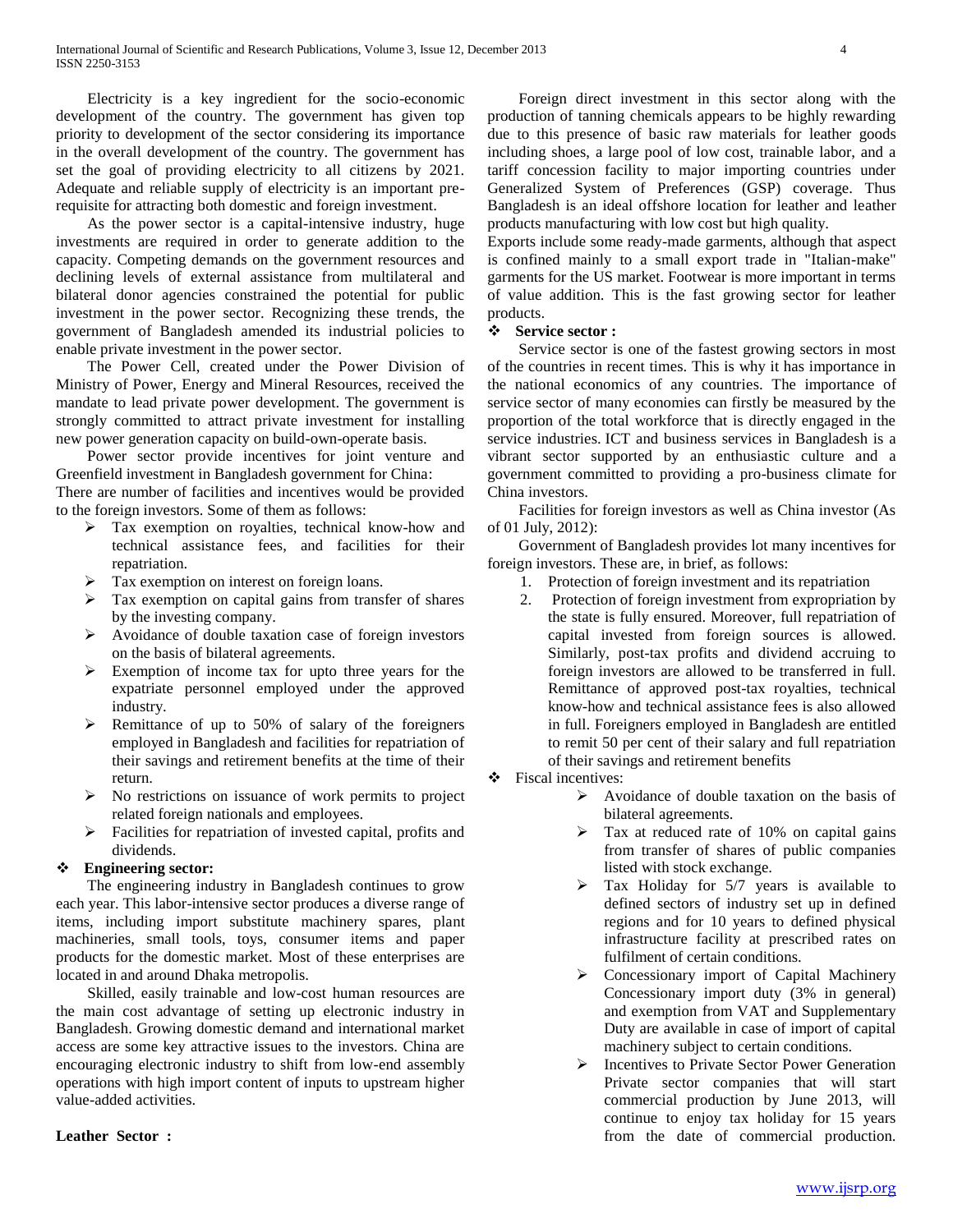However, such companies that will start commercial production on or after 01 July 2013 will enjoy tax holiday @100% for the first 5 years. For the next 5 years they will enjoy tax holiday at specified lower rates. The income of foreign personnel working in these companies is exempt for 3 years from the date of their arrival.

- $\triangleright$  Special incentives to Oil and Gas sectors In respect of petroleum operation undertaken by a contractor entering into production sharing contract (PSC) with the Government, Government holds and keeps the contractor harmless from all present and future Bangladesh taxes except where specifically provided to the contrary.
- $\triangleright$  Additional facilities in the Export Processing Zones. There are several additional benefits for industries set up in the Export Processing Zones. If these are set up on or after 01 January 2012, they would enjoy tax holiday for 5 years, 1st two years 100%, next two years 50% and the last year 25% (However, if these are set up in the three Hill Tract districts, 1st 3 years 100%, next 3 years 50% and the last year 25%), duty-free import of machinery, equipment and raw materials, off-shore banking facilities, freedom from customs

formalities, provision of electricity, water, gas and telecommunication connections

## **Easy of Doing Business in Bangladesh**

 According to Doing Business-2012, Bangladesh has gone down four steps than that of the previous Doing Business Report -2011. Bangladesh ranked 122 among 183 economies, where Singapore ranked first position and Pakistan secured the position of 105 (Doing Business-2012). In getting electricity and registering property, Bangladesh secured lower position at 182 and 173 respectively. In 2005, foreigners needed 185 days to get the permission of construction in Bangladesh while it reached at 201 days in 2011. Required days for getting electricity connection in industries in 2011 was more than a year (372 days). In Bangladesh, to implement a contract, it takes 1442 days in and almost 63 percent of the demanded property which is the highest time and cost considering the 183 economies. In trading across borders (export and import), Bangladesh needs 25 and 31 days respectively, that is very high in comparison with the rest of the world. The cost of doing business in Bangladesh is highly competitive in comparison to other economics not only in the region but also in the world.

#### **Patterns of China's Recent Outward FDI in Bangladesh:**

 In this section, we first present the amount of China's aggregate annual FDI outflow from 1997 to 2012. Table 1: Recent Trend in FDI Inflow in Bangladesh. (US\$ Millions) by China in Banglades

|                       | 1997-<br>98 | 1998-<br>99      | 1999-<br>2000 | 2000-<br>2001 | $2001 -$<br>2002 | $2002 -$<br>2003 | $2003 -$<br>2004 | 2004-<br>2005 | $2005 -$<br>2006 | 2006-<br>2007 | $2007 -$<br>2008 | 2008-<br>2009 | 2009-<br>2010 | 2010-<br>2011 | $2011 -$<br>2012 |
|-----------------------|-------------|------------------|---------------|---------------|------------------|------------------|------------------|---------------|------------------|---------------|------------------|---------------|---------------|---------------|------------------|
| Year                  |             |                  |               |               |                  |                  |                  |               |                  |               |                  |               |               |               |                  |
| 1n<br>million<br>US\$ | 2.11        | $\overline{.32}$ | 0.43          | 0.3           | 0.06             | 6.58             | 0.07             | 1.81          | 0.18             | 0.92          | 3.47             | 2.54          | 5.17          | 18.57         | 14.35            |

*Source: Statistics Department of Bangladesh Bank*



*Source: Statistics Department of Bangladesh Bank.*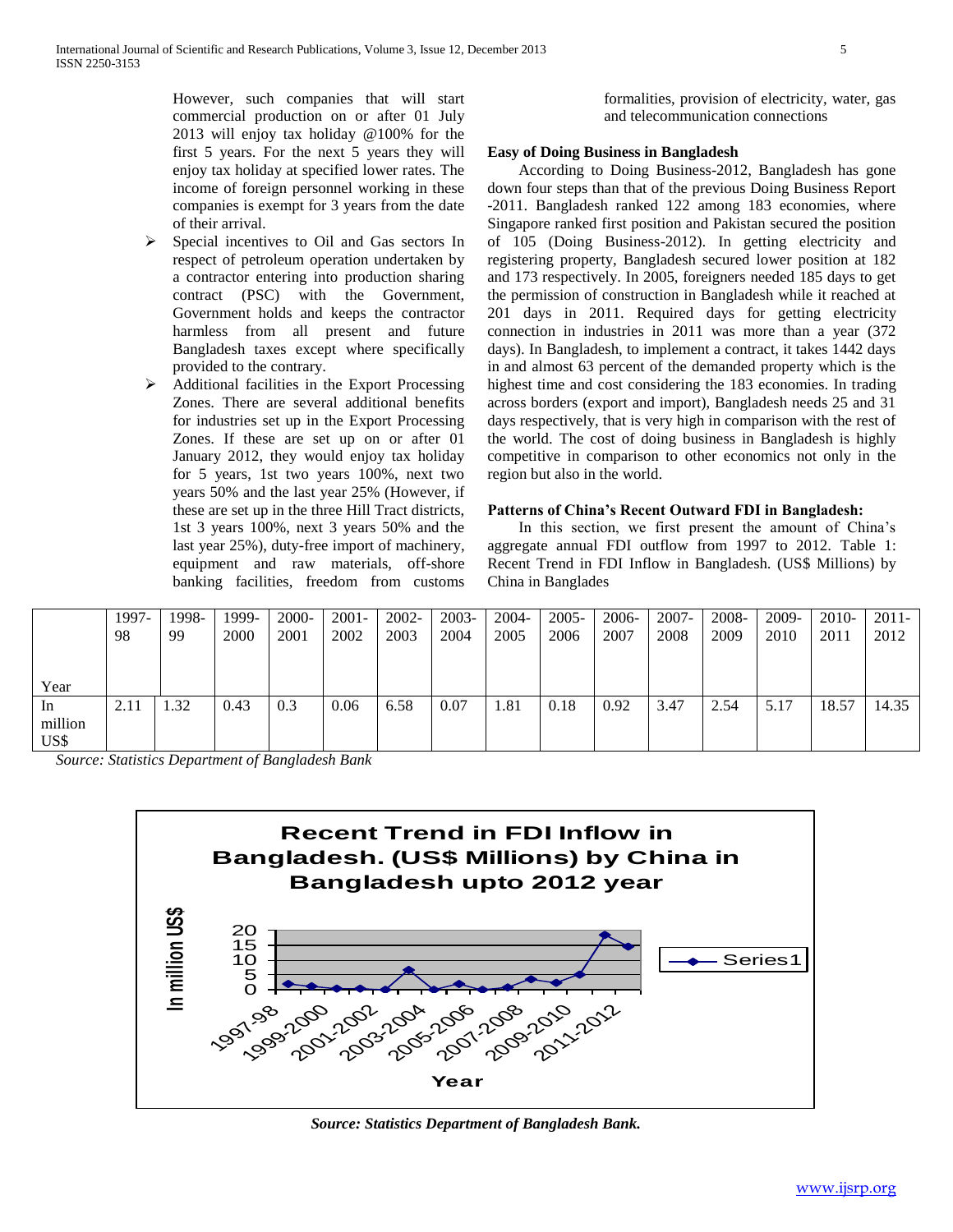The graph also shows inconsistent proceeding of the FDI in Bangladesh since 1997 and portfolio investment flows. Its extreme dip, a net outflow by China of more than \$2.11 million in 1997-98, followed the crash of the capital market.. Since then, foreign investment has stabilized at a low level. Following the drop from the peak in FY 2002-2003, the decline was reversed in FY 04, and indications are that a further rise in FY 2007 is likely. It is a matter of great concern that in spite of Bangladesh's comparative advantages in labor incentive manufacturing, adoption of investment friendly policies and regulations, establishment of EPZs in different suitable locations and other privileges,. FDI flows have failed to be accelerated. However, the year 2010 and 2011 show a substantial improvement in FDI achievement.

FDI Inflows classified by China and Major Sectors:

 The increasing trend of FDI in recent years is a good sign for Bangladesh. But a sector-wise analysis of FDI reveals that the China investors have so far made a major shift in their investments in Bangladesh Textile sector to other sector. Table 2 (Sector-wise analysis of FDI inflow) shows a shift of FDI that has been made towards power and energy, manufacturing (especially in RMG) and agricultural industrial and trade and commerce whereas, telecommunications, Food, Cement, Computer Software and IT Chemicals and Pharmaceuticals ,NBFI sectors have been neglected from some year . Outflows from China continued to grow, reaching \$80 million in 2012 (a record level) in Bangladesh.

**FDI Inflows classified by China and Major Sectors for the period of year 2009-2012**

|                                     | $\mu$ . That is not a set that $\mu$ |              |              |              |  |  |  |  |  |
|-------------------------------------|--------------------------------------|--------------|--------------|--------------|--|--|--|--|--|
|                                     | Year<br>2012                         | Year<br>2011 | Year<br>2010 | Year<br>2009 |  |  |  |  |  |
|                                     |                                      |              |              |              |  |  |  |  |  |
| Textile and Wearing                 | 4.87                                 | 3.67         | 5.16         | 2.06         |  |  |  |  |  |
| <b>Banking</b>                      | 000                                  | 000          |              |              |  |  |  |  |  |
| Gas & Petroleum                     | 000                                  | 000          |              |              |  |  |  |  |  |
| Agriculture<br>and<br>Fishing       | 1.33                                 | 000          |              |              |  |  |  |  |  |
| Power                               | .10                                  | .16          |              |              |  |  |  |  |  |
| Telecomm unication                  | 000                                  | 000          |              |              |  |  |  |  |  |
| Food                                | 000                                  | 000          |              |              |  |  |  |  |  |
| Cement                              | 000                                  | 000          |              |              |  |  |  |  |  |
| Computer Software<br>and IT         | 000                                  | 000          |              |              |  |  |  |  |  |
| Chemicals<br>and<br>Pharmaceuticals | 000                                  | 000          |              |              |  |  |  |  |  |
| <b>NBFI</b>                         | 000                                  | 000          |              |              |  |  |  |  |  |
| Trading                             | .19                                  |              |              |              |  |  |  |  |  |
| Other sector                        | 2.81                                 | 1.94         | 0.54         | 0.15         |  |  |  |  |  |
|                                     |                                      |              |              |              |  |  |  |  |  |

*Source: Statistics Department of Bangladesh Bank.* **I.2 Sector-wise allocation of China's Outward FDI in Bangladesh**



*Source statistics: Department of Bangladesh Bank.*

 Graph 3 presents the sector-wise FDI inflows into Bangladesh by China investor. It is seen in 2012, 53% of China's FDI flow went Textile and Wearing; 31% went into manufacturing 14%Agriculture and Fishing and 2 % other sector. The lowest investment inflows are seen in Printing, Publishing and Packaging Sector. In case of employment opportunities, Textile Sector shows the highest number of employees, followed by agro-based Sector and the lowest number of employees is seen in Printing, Publishing and Packaging Sector. There is no consistency between investment and number of employments. This might be happened because of capital intensive and labor intensive projects.

#### VI. RECOMMENDATIONS

- 1. Tax amnesty and cash incentives may increase by the host country government to boost up FDI in Bangladesh.
- 2. They should introduce greenfield investment to encourage more Chinese companies to invest in Bangladesh in textile sector.
- 3. Exemption of income tax should be increase at least 4 years and also apply attractive fringe benefit facilities especially for power sector and service. And maintain